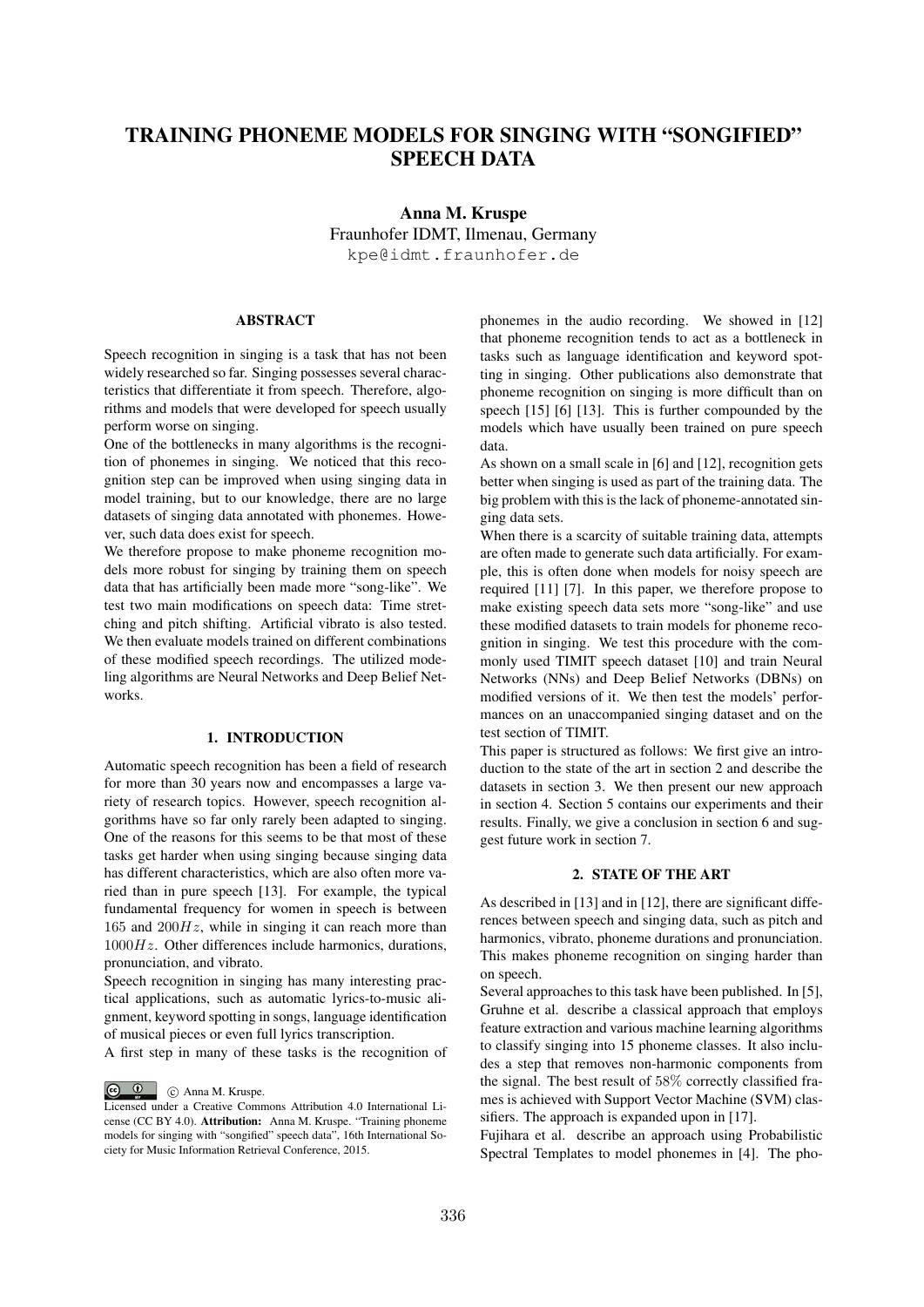neme models are gender-specific and only model five vowels, but also work for singing with instrumental accompaniment. The best result is 65% correctly classified frames. Mesaros presented a complex approach that is based on Hidden Markov Models which are trained on Mel-Frequency Cepstral Coefficients (MFCCs) and then adapted to singing using three phoneme classes separately [15] [14]. The approach also employs language modeling and has options for vocal separation and gender and voice adaptation. The achieved phoneme recognition rate (accuracy) on unaccompanied singing is  $-6.4\%$  without adaptation and 20% with singing adaptation using 40 phonemes (the negative value is equivalent to a Levenshtein distance of 1*.*064, which means that there were more insertion, deletion, or substitution errors than phoneme instances). The results also improve when using gender-specific adaptation (to an average of 18*.*75%) and even more when language modeling is included (to 33*.*4%).

Finally, Hansen presents a system in [6] which combines the results of two Multilayer Perceptrons (MLPs), one using MFCC features and one using TRAP (Temporal Pattern) features. Training is done with a small amount of singing data. Viterbi decoding is then performed on these posterior probabilities. On a set of 27 phonemes, this approach achieves a recall of up to 48%.

It should be obvious from this overview that comparing these approaches is not easily possible. Each one uses a different dataset, a different phoneme set, and different evaluation measures.

# 3. DATASETS

### 3.1 Speech data

For training our phoneme recognition models, we used the well-known TIMIT speech dataset [10]. Its training section consists of 4620 phoneme-annotated English utterances spoken by native speakers. Each utterance is a few seconds long.

The test section of TIMIT contains similar 1680 similarly phoneme-annotated utterances. We used it to test the general performance of our models.

### 3.2 Singing data

To test the performance on singing data, we used the data set previously presented in [6] and [12]. It consists of the vocal tracks of 19 commercial pop songs in studio quality. We use unaccompanied singing to avoid a possible source of interference. They do not contain background music, but have been post-processed (e.g. EQ, compression, reverb). Some of them contain choir singing. Of these 19 songs, 12 were annotated with time-aligned phonemes and could therefore be used for our phoneme recognition experiments. We split these 12 songs into 562 clips, each of which roughly represents a line of the songs' lyrics.

# 4. PROPOSED APPROACH

An overview of our approach is shown in figure 1. We first generate five variants of the TIMIT speech dataset (training set). MFCC features are then extracted from these new datasets and used to train two models per dataset: A Neural Network and a Deep Belief Network.

Similarly, MFCCs are extracted from the TIMIT Test set and from the singing dataset. The ten previously trained models are used to recognize phonemes on these test datasets. Viterbi decoding can then be used to generate phoneme sequences. Finally, the results are evaluated.

### 4.1 Training data modifications

In order to make the training data more "song-like", we developed several variants of this dataset. Table 1 shows an overview over the five datasets generated from TIMIT using three modifications. Dataset *N* is the original TIMIT training set. For dataset *P*, four of the eight blocks of TI-MIT were pitch-shifted. For dataset  $T$ , five blocks were time-stretched and vibrato was applied to two of them. In dataset *T P*, the same is done, except with additional pitchshifting. Finally, dataset *M* contains a mix of these modified blocks.

In detail, the modifications were performed in the following way:

Time stretching For time stretching, we used the phase vocoder from [3], which is an implementation of the Flanagan/Dolson phase vocoder [9] [2]. This algorithm works by first performing a Short-Time Fourier Transform (STFT) on the signal and then resampling the frames to a different duration and performing the inverse Fourier transform.

As demonstrated in [12], time variations in singing are mainly performed on vowels and are often much longer than in speech. We therefore used the TI-MIT annotations to only pick out the vowel segments from the utterances. They were modified randomly to a duration between 5 and 100 times the original duration and then re-inserted into the utterance. This effectively leads to more vowel frames in the training data, but since there is already a large amount of instances for each phoneme in the original training data, the effects of this imbalance should be negligible.

Pitch shifting To pitch-shift the signal, we used code from the freely available Matlab tool *AutoTune Toy* [1] which also implements a phase vocoder. In this case, the fundamental frequency is first detected automatically. The signal is then stretched or expanded to obtain the new pitch and interpolated to retain the original duration.

> Using the TIMIT annotations, we split the utterance up into individual words, then generate a pitchshifted version of each word and concatenate the results. Pitches are randomly selected from a range between 60% and 120% of the original pitch.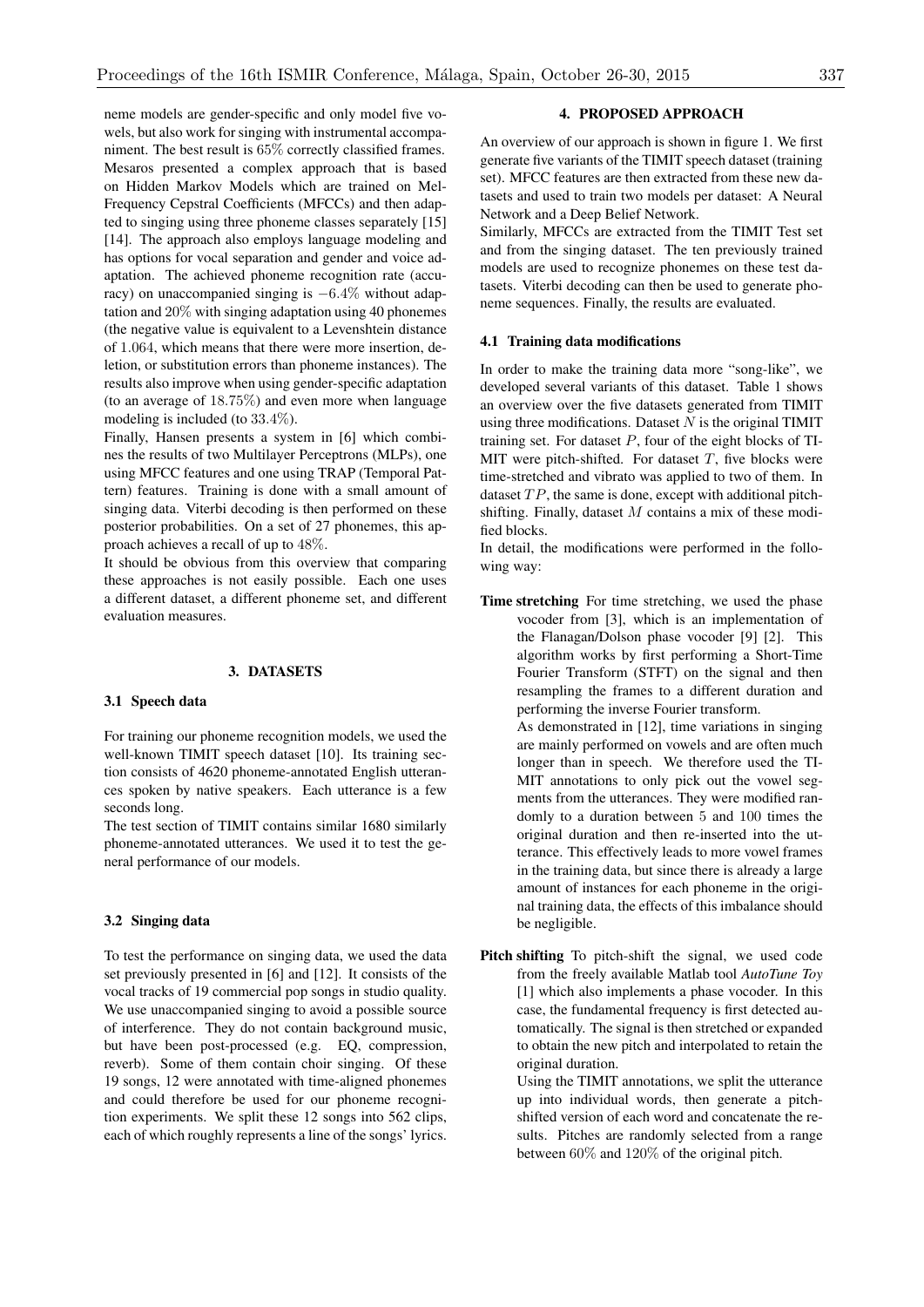

Figure 1: Overview of our phoneme recognition system

|                 | N | P | т  | TP         | M          |
|-----------------|---|---|----|------------|------------|
| DR <sub>1</sub> | N | N | N  | N          | N          |
| DR <sub>2</sub> | N | N | N  | N          | N          |
| DR <sub>3</sub> | N | N | N  | N          | P          |
| DR <sub>4</sub> | N | N | T  | TP         | TV         |
| DR <sub>5</sub> | N | P | T  | TP         | <b>TPV</b> |
| DR <sub>6</sub> | N | P | T  | TP         | TV         |
| DR <sub>7</sub> | N | P | TV | <b>TPV</b> | P          |
| DR <sub>8</sub> | N | P | TV | <b>TPV</b> | <b>TPV</b> |

Table 1: The five TIMIT variants that were used for training (rows are TIMIT blocks, columns are the five datasets). Symbols: N - Unmodified; P - Pitch-shifted; T - Time-stretched; V - Vibrato

Vibrato The code for vibrato generation was also taken from *AutoTune Toy*. It functions by generating a sine curve and using this as the trajectory for the pitch shifting algorithm mentioned above. We used a sine of amplitude 0*.*2 and frequency 6*Hz*.

> In singing, vibrato is commonly done on long sounds, which are usually vowels. Since spoken vowels are usually very short, vibrato cannot be perceived on them very well. We therefore only applied vibrato when time stretching was also applied. Vibrato was then added to the extracted and stretched vowels.

# 4.2 Models

Using the generated data, we trained models using two machine learning algorithms: Classical Neural Networks (NNs) and Deep Belief Networks (DBNs). Both were im-

plemented using the Theano framework for Python  $<sup>1</sup>$ . In</sup> both cases, we first extracted Mel-Frequency Cepstral Coefficients (MFCCs) and retainen the first 13 plus their deltas and double-deltas as features. We also expanded the training data to use 9 context frames. The output layer represents the 39 phonemes of the CMU Sphinx phoneme set  $2$ . To make the training more exact, these phonemes were split into triphones, making the dimension of the output layer 117.

Our first models are traditional Neural Networks with two layers of 200 units each.

In recent publications, DBNs have been used very successfully for phoneme recognition (e.g. [16]). We therefore also trained DBNs on the speech data. We chose an architecture with three hidden layers and 300 units each. The first hidden layer is a Gaussian RBM.

Both models are used to generate posterior phoneme probabilities. The results for the triphone states of each phoneme are summed up into one probability for the phoneme. We then run a simple Viterbi decoding on these posteriors to generate phoneme sequences. In this decoding, all phonemes have equal transition probabilities, only the insertion penalty is variable (i.e., the transition probability to another phone). No language models are employed. We keep this post-processing simple on purpose so that the results of the various models are easily comparable.

### 4.3 Evaluation measures

As described in section 2, there is no single common evaluation measure for phoneme recognition in singing. We decided to compare our results using three measures:

<sup>1</sup> http://www.deeplearning.org, last checked 04/29/15 <sup>2</sup> http://cmusphinx.sourceforge.net/, last checked 04/29/15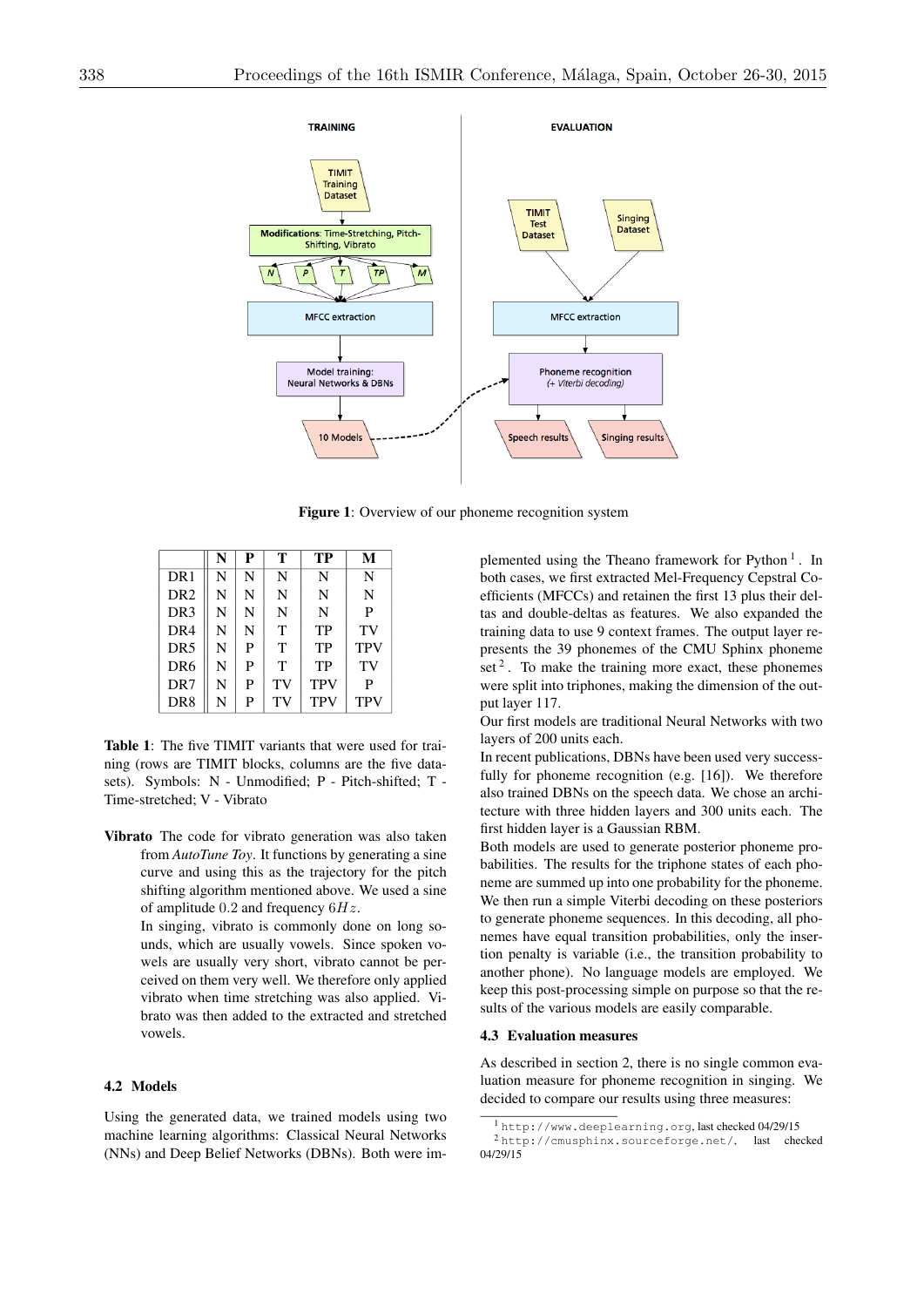- Percentage of correct frames This measure describes the percentage of correctly classified frames. Correct in this case means that the exact phoneme was chosen for this frame during Viterbi decoding. A similar measure was used by Fujihara [4] and Gruhne [5].
- Phoneme error rate This is the most commonly used evaluation measure in phoneme recognition for speech. It is equal to the Levenshtein distance normalized by the length of the ground truth phoneme sequence:

$$
PER = \frac{D + I + S}{N} \tag{1}
$$

where *D* are deletions, *I* are insertions, and *S* are substitutions of phonemes and *N* is the length of the sequence.

The accuracy measure used by Mesaros [15] [14] is the same as  $1 - PER$ .

Weighted phoneme error rate Mesaros also uses a measure called *correct* which ignores insertions. This makes sense if we assume that the phoneme results are used afterwards by an algorithm that is tolerant to insertions. We decided to go one step further and assume that if algorithms are tolerant to insertions, they can also be somewhat tolerant to deletions. For cases like this, Hunt suggested a weighted error rate that punishes insertions and deletions less heavily than substitutions [8]:

$$
PER_{Hunt} = \frac{0.5D + 0.5I + S}{N} \tag{2}
$$

# 5. EXPERIMENTS

We performed our experiments by training a set of models on all five TIMIT variants where all other parameters were left equal. We then classified two sets of data with these models: The unmodified "Test" part of the TIMIT speech dataset (which was not used in training) and our singing dataset. On these phoneme posterior probabilities, we ran the described simple Viterbi algorithm. The insertion penalty was optimized to generate phoneme strings who were closest in length to the ground truth phoneme strings. The three evaluation measures described in 4.3 were then calculated on the result of the Viterbi decoder.

We tested two machine learning algorithms: Neural Networks and Deep Belief Networks.

### 5.1 Neural Network models

Figure 2 shows the results of the Neural Network models. As figure 2a demonstrates, results for singing are generally worse than for speech. The base result for singing is a percentage of correct frames of 14*.*9% (model trained on the original TIMIT dataset which is denoted as *N* here). When comparing the models trained on the various TIMIT modifications, a slight improvement is observed for the *T* and *M* variants. For the *T* dataset, which includes randomly time-stretched vowels, the result improves to 15*.*4%. This

is a very small improvement, but it is still interesting to note. In contrast, none of the modifications improved the result on the speech data at all. The base result here is 30%. (It should be noted that much higher figures can be found in literature, but we have not yet tested improvements like language models or adaptations. Our focus for now was to compare the different TIMIT modifications).

When looking at the phoneme error rate in figure 2b instead of the pure frame accuracy, the results become more visible. The base phoneme error rate for singing is 1*.*16, but falls to 1*.*07 for the *TP* and *M* modifications. For speech, it rises from 0*.*6 to 0*.*68 (*TP*) and 0*.*66 (*M*) instead. The P and *T* modifications form a middle ground here. The *P* variant (randomly pitch-shifted words) does not change the results very much in either direction: It decreases the error rate on singing by 0*.*03 and increases it on speech by less than 0*.*01. The *T* variant (randomly time-stretched vowels) decrease the error on singing by just 0*.*02, but increase it on singing by 0*.*07.

If we weight insertions and deletions lower than modifications, the phoneme error rates decrease generally (see figure 2c). The described effects are still active when using this evaluation measure. The error rate falls from 0*.*88 to 0*.*83 on singing, and rises from 0*.*48 to 0*.*54 on speech. The tendency for *P* and *T* is similar here.

### 5.2 Deep Belief Network models

Figure 3 shows the same evaluation measures for the Deep Belief Networks. In general, the results are better and the effect of the various training sets is similar, but more pronounced.

The base percentage of correct frames is 14% here and rises to 19% when training on the randomly timed dataset *T*. On speech data, the best result is 38% for models trained on the original TIMIT data and falls for all other variants. The phoneme error rate falls from 1 to 0*.*91 on the singing data. Again, the results are best when the models are trained on the *TP* or *M* datasets, with the model trained on *T* performing just slightly worse. The lowest error rate on speech is 0*.*41 with the *N* model.

The weighted phoneme error rate sinks from 0*.*77 to 0*.*71 on the singing data.

### 5.3 Confusion of Deep Belief Networks

After evaluating the general performance of the Deep Belief Networks, we examined the results in detail. As an example, table 2 shows the phoneme-wise results for the singing data. The first two columns lists the frame-wise precisions and recalls when using the *N* model, the two columns after that show the same values for the *M* model, and the last column lists the three phonemes with which the concerned phoneme is confused most frequently when using the *M* model (except  $\sin 1$ ). This leads to several interesting discoveries.

It turns out that the precisions of long vowels such as aa, iy, or oy improve when using the *M* model for recognition, but some consonant accuracies become worse. This makes sense since the *M* modifications place an emphasis on vowels by randomly stretching them. The consonant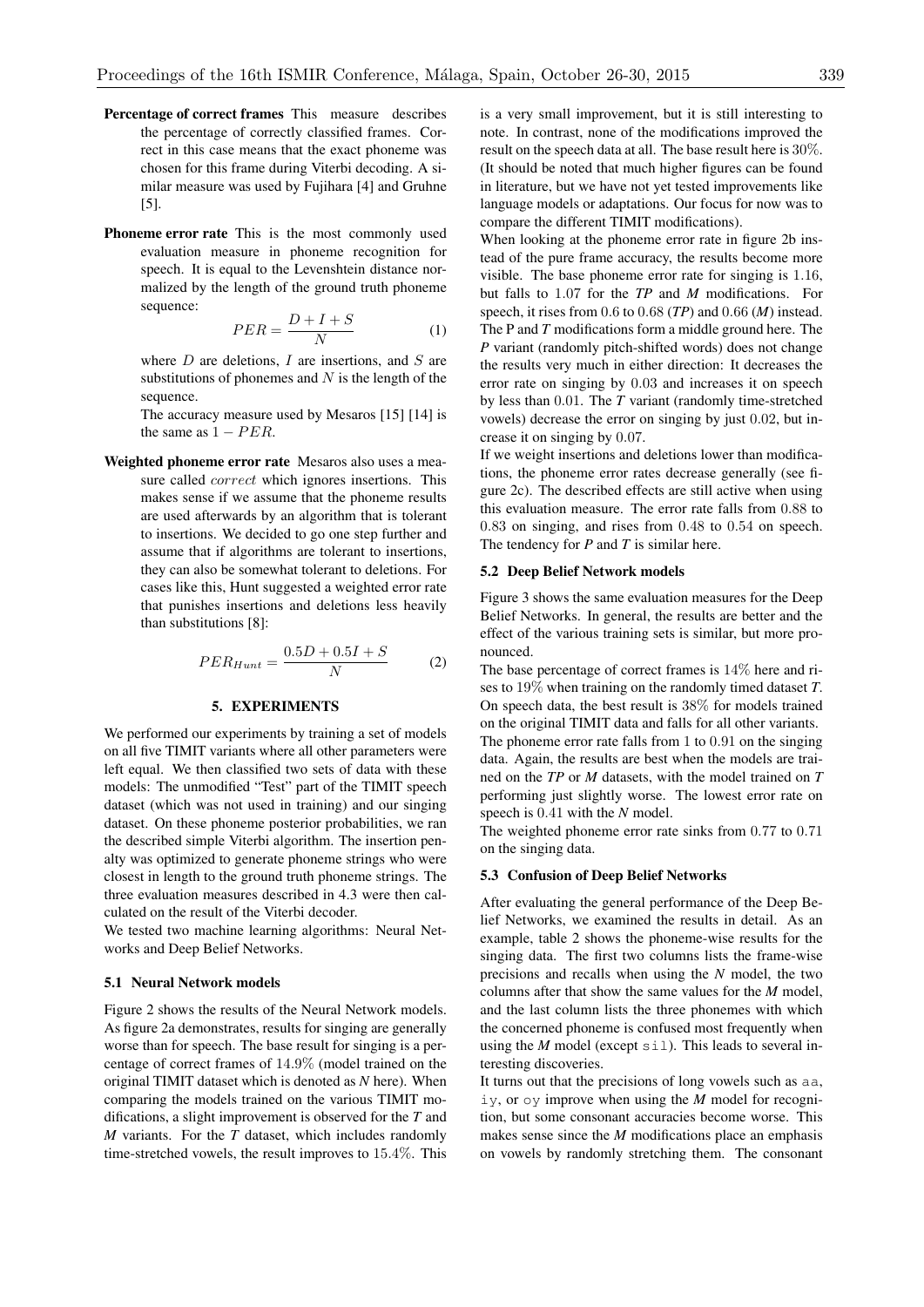

Figure 2: Evaluation measures for the results obtained with Neural Network models on singing data (Acap) and on speech data (Timit). The models were trained with the five different Timit variants (different colors).



Figure 3: Evaluation measures for the results obtained with Deep Belief Network models on singing data (Acap) and on speech data (Timit). The models were trained with the five different Timit variants (different colors).

results may become worse because the training data also contains randomly pitch-shifted versions, which may not be a natural modification (this can be verified by looking at the results of the *T* model). Consonants generally seem harder to recognize since they are shorter than vowels and, for the most part, are less static over their duration. Some very bad consonant results can also be explained because they occur very rarely in the singing dataset (e.g. zh, oy). The most frequent confusion for most phonemes occurs with the sil state, which serves as the general "non-phoneme" state. This confusion is not displayed here.

Consonants are often confused with similar consonants (e.g. m/n) or with softer consonants that can be extended over a longer duration (e.g. s, f). This may be related to singing technique. However, they are also frequently confused with some vowels, particularly uh and iy. This might be caused by slight timing inaccuracies in the training annotations which become exaggerated by the timestretching, or even by some merging of neighboring phonemes by the speaker.

Longer vowels are almost exclusively confused with other long vowels. This poses a contrast to speech, where they are usually confused with similar short vowels (e.g. aa  $\rightarrow$ ah).

This becomes more conclusive when considering the confusions of short vowels. In the singing data, short vowels are very often confused with similar long vowels (e.g. eh  $\rightarrow$  ae). When stretching out such short vowels in singing, singers will automatically change to such a longer vowel. Additionally, some vowels are confused with more "open" vowels (e.g.  $ey \rightarrow ae$ ). This is also caused by singing technique. These two very interesting effects could be exploited to improve phoneme recognition on singing in the future.

# 6. CONCLUSION

In this paper, we evaluated phoneme models trained on various artificially "songified" variants of the TIMIT speech dataset. The reason for this is the lack of phonemeannotated singing datasets. We generated five such variants by randomly time-stretching vowels, randomly pitchshifting words, and by adding vibrato to long vowels.

MFCC features were extracted from these datasets and then used to train two models each: A Neural Network and a Deep Belief Network. We then used these models to recognize phonemes in singing data and in unrelated speech data. No additional mechanics were used to improve the results, such as language modeling or gender or speaker adaptation.

In general, the results are not as good as the state of the art for the speech data. For the singing data, it is very hard to compare the results to the state of the art because other publications use different datasets, phoneme sets, and evaluation measures. However, this was not necessarily our goal - we were mainly interested in the comparative performance of the various models.

As expected, recognizing phonemes in speech seems to be much easier than in singing. Deep Belief Models performed better than their Neural Network counterparts in all test cases. For speech, the models trained on the unmodified TIMIT dataset always performed best. The best result is 38% correctly classified frames, a phoneme error rate of 0*.*41, and a weighted phoneme error rate of 0*.*32.

For singing, the models trained on the modified TIMIT da-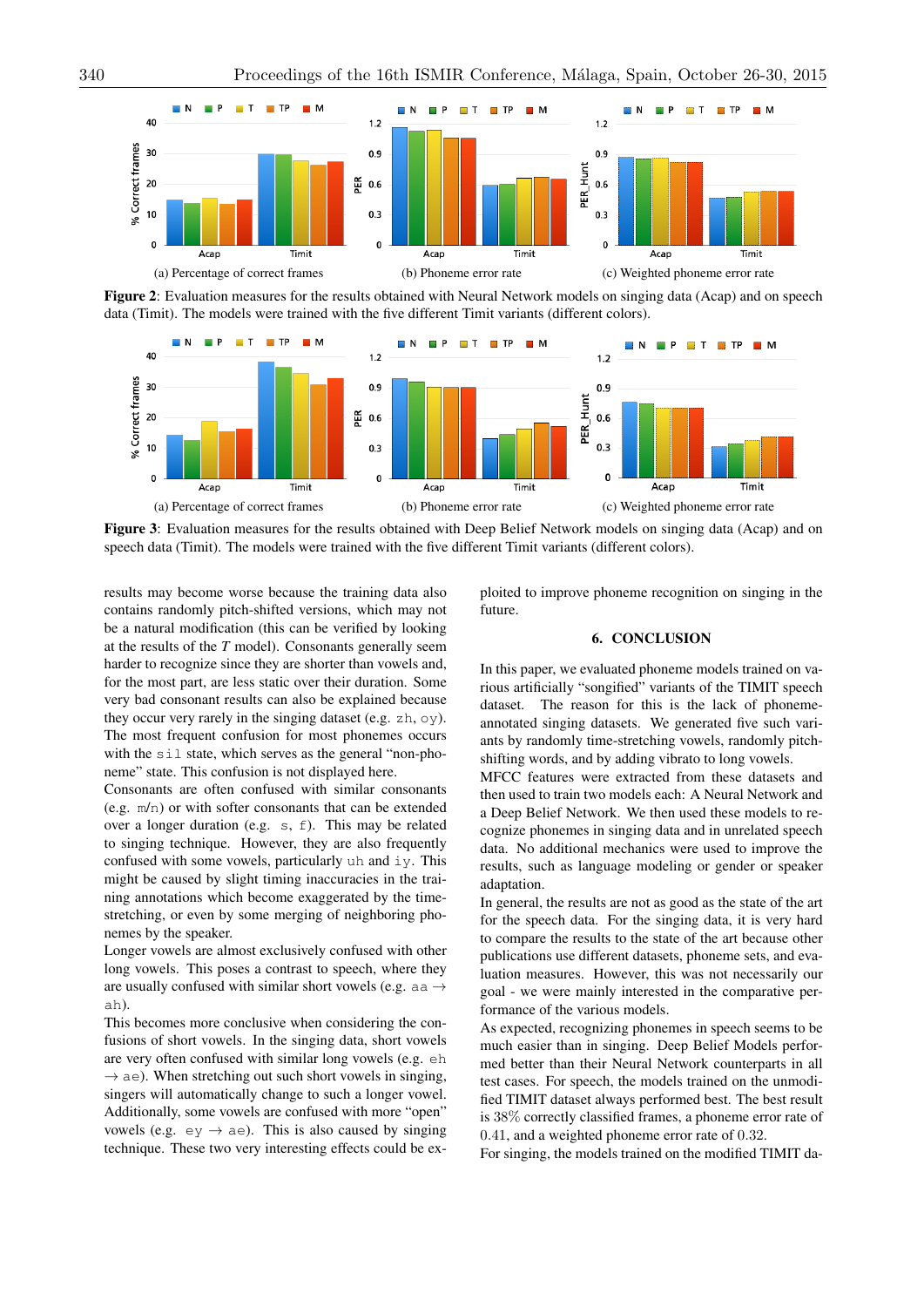| Ph.          | Prec. | Rec.             | Prec. | Rec. | Conf.      |
|--------------|-------|------------------|-------|------|------------|
|              | N     | $\boldsymbol{N}$ | M     | M    | M          |
| aa           | 0.18  | 0.08             | 0.35  | 0.09 | ao, ay, ow |
| iy           | 0.33  | 0.27             | 0.43  | 0.25 | ey, uh, ae |
| ch           | 0.0   | 0.02             | 0.01  | 0.03 | s, sh, iy  |
| zh           | 0.26  | 0.02             | 0.0   | 0.0  | iy, y, sh  |
| eh           | 0.06  | 0.11             | 0.13  | 0.15 | ae, ey, aa |
| ah           | 0.0   | 0.35             | 0.03  | 0.23 | aa, er, ae |
| ao           | 0.39  | 0.17             | 0.25  | 0.14 | aa, ow, l  |
| ih           | 0.01  | 0.08             | 0.05  | 0.11 | ey, iy, ae |
| ey           | 0.36  | 0.17             | 0.26  | 0.2  | iy, ae, ay |
| aw           | 0.1   | 0.07             | 0.08  | 0.09 | aa, ae, ay |
| ay           | 0.27  | 0.44             | 0.23  | 0.44 | aa, ae, iy |
| ae           | 0.38  | 0.16             | 0.4   | 0.16 | aa, ay, aw |
| er           | 0.22  | 0.1              | 0.19  | 0.08 | aa, ae, eh |
| ng           | 0.07  | 0.16             | 0.06  | 0.11 | n, uh, iy  |
| sh           | 0.58  | 0.05             | 0.51  | 0.09 | s, jh, z   |
| th           | 0.0   | 0.0              | 0.0   | 0.0  | dh, er, ey |
| oy           | 0.0   | 0.0              | 0.0   | 0.0  | ao, ay, aa |
| dh           | 0.04  | 0.14             | 0.04  | 0.08 | er ,iy ,uh |
| ow           | 0.07  | 0.23             | 0.16  | 0.25 | ae, ae, aa |
| hh           | 0.14  | 0.09             | 0.09  | 0.15 | iy, uh, sh |
| jh           | 0.07  | 0.08             | 0.12  | 0.07 | y, z, sh   |
| b            | 0.13  | 0.19             | 0.09  | 0.24 | ey, m, iy  |
| d            | 0.02  | 0.19             | 0.02  | 0.1  | iy, n, er  |
| g            | 0.04  | 0.36             | 0.03  | 0.32 | y, ow, n   |
| $\mathbf f$  | 0.02  | 0.13             | 0.02  | 0.5  | s, er, iy  |
| $\bf k$      | 0.02  | 0.37             | 0.05  | 0.31 | iy, y ,uh  |
| m            | 0.26  | 0.24             | 0.13  | 0.22 | uh, n, er  |
| $\mathbf{l}$ | 0.1   | 0.14             | 0.11  | 0.15 | ao, er, ow |
| $\mathbf{n}$ | 0.18  | 0.28             | 0.2   | 0.25 | uh, er, uw |
| uh           | 0.23  | 0.02             | 0.15  | 0.02 | er, ih, eh |
| p            | 0.01  | 0.15             | 0.01  | 0.1  | er, iy, l  |
| S            | 0.41  | 0.41             | 0.44  | 0.46 | z, iy, er  |
| r            | 0.16  | 0.24             | 0.17  | 0.18 | er, aa, ao |
| t            | 0.0   | 0.29             | 0.0   | 0.42 | s, sh, iy  |
| W            | 0.24  | 0.26             | 0.19  | 0.2  | ao, l, uw  |
| $\mathbf{V}$ | 0.0   | 0.02             | 0.0   | 0.25 | er, aa, m  |
| y            | 0.31  | 0.08             | 0.16  | 0.12 | iy, y, uh  |
| Z            | 0.28  | 0.18             | 0.28  | 0.17 | s, iy, n   |
| uw           | 0.13  | 0.35             | 0.12  | 0.33 | uh, er, iy |

Table 2: Results per phoneme (singing data): Precision and recall with the *N* and *M* models, and most frequent confusions with *M* model (except  $\sin 1$ )

taset produced better results. The best result is for singing is 18% correctly classified frames, a phoneme error rate of 0*.*91, and a weighted phoneme error rate of 0*.*71. The improvement over the models trained on the unmodified TIMIT data is 6% for the correctly classified frames, 0*.*09 for the phoneme error rate, and 0*.*06 for the weighted phoneme error rate.

The models trained on data that was only pitch-shifted only showed a very slight difference when compared to the original data. MFCCs are supposed to be pitch-invariant, and pitch-shifting therefore does not seem to make a big difference. This modification might be useful when using other features, though. A bigger improvement on singing data was achieved when training the models on timestretched speech data. In fact, this dataset generated the highest percentage of correctly classified frames. In this time-stretched dataset, we also applied vibrato to the stretched vowels, which happens naturally in singing. However, since the effect of pitch-shifting seemed to be small, we assume that vibrato did not have a big effect either.

There were also two datasets where both modifications (time-stretching and pitch-shifting) were mixed. Both produced the best phoneme error rates in singing.

The results were also analyzed on a phoneme-wise basis. It turned out that vowels were recognized more exactly with the modified models, while consonants were recognized somewhat worse. This may be caused by the emphasis of the generated data on longer vowels.

The most interesting effect seen in the confusion matrices is the confusion of short vowels with similar longer vowels. This has a foundation in singing technique and would be interesting to further explore to improve phoneme recognition in singing.

In general, we showed that phoneme recognition in singing can be improved when training models on artificial singing data. This finding can now be used to improve other approaches. For example, it can be combined with the techniques described in [15].

### 7. FUTURE WORK

As described in section 5.3, many phoneme confusions may arise from inexact or unnatural time stretching on the speech recordings. A more natural approach to this is required and we need to make sure that stretched vowels do not "leak" into neighboring consonants. We also noticed that short vowels in singing often shift towards their long versions. We will exploit this interesting effect in future phoneme recognition approaches, e.g. by allowing these confusions or composing vowels of several states.

In this paper, we tried to apply three characteristics of singing to speech recordings, but there are more, such as different pronunciations and different forming of sounds. Such other characteristics could also be tested in a similar way.

Conversely, we could also attempt to make our features and models more robust to these variations. In the past, this has often been done by adapting models trained on speech to singing in some way (also see section 2). Adaptations to gender or voice also proved helpful.

We kept the approach fairly simple for now, but the results could be improved by employing language modeling in the recognition process. We will implement this in future versions.

A possible alternative would be creating a dataset from polyphonic music data by using the lyrics and force-aligning them.

Finally, it will be interesting to see how the results of this phoneme recognition approach can be applied to practical tasks, such as lyrics-to-music alignment, keyword spotting, and language identification. For these purposes, the algorithm must also be tested on accompanied singing data.